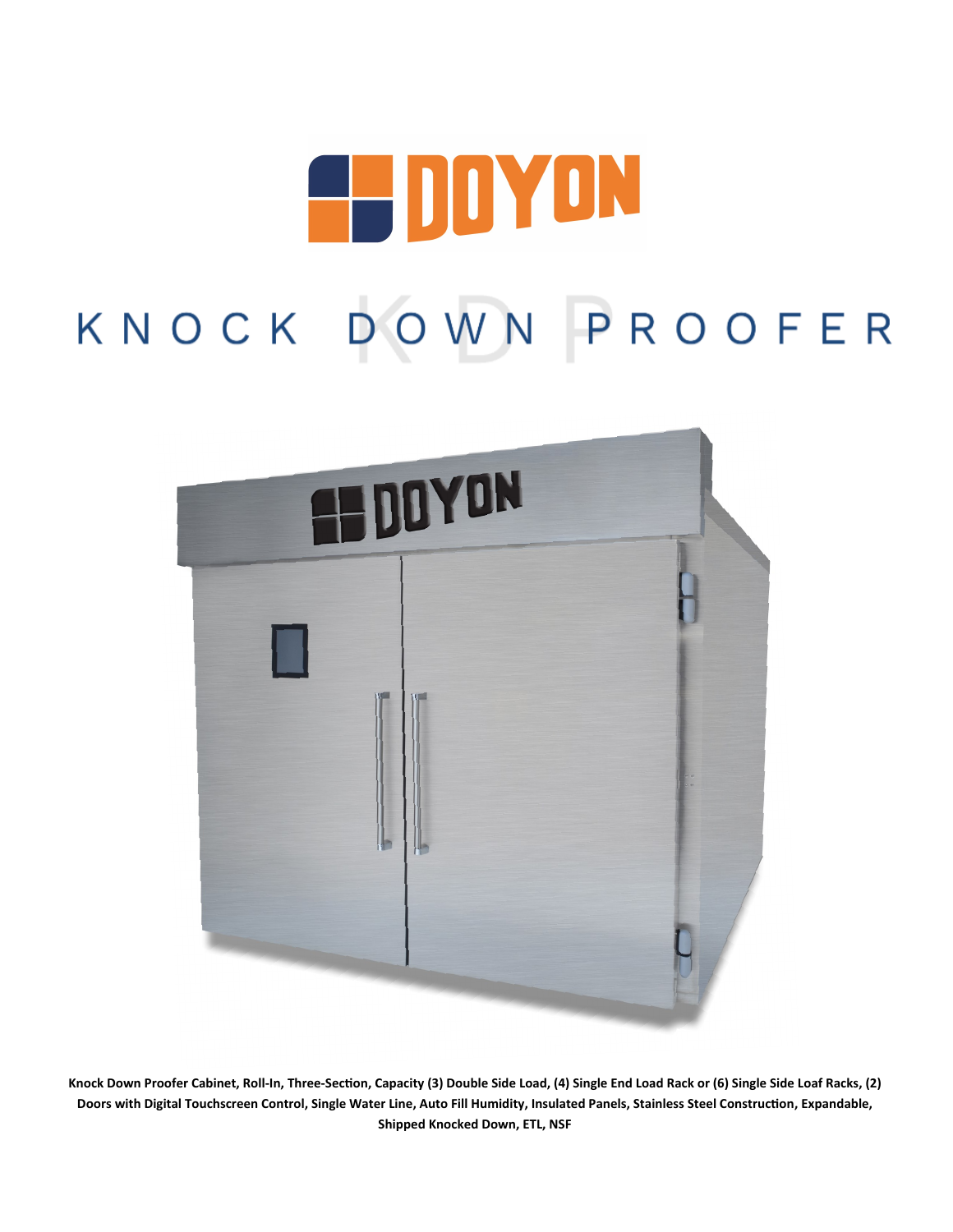

HOOYON



**NOTES** 

## **MODEL NUMBER: KDP31, KDP32, KDP33**

### **FEATURES**

- Digital Touchscreen Control with Programmable Recipes
- Even Airflow Heating System Maintains the Right Combination of Heat and Humidity for Optimal Proofing
- $\Box$  Proofs from Room Temperature up to 110°F (43°C)
- □ Relative Humidity up to 95%
- □ Automatic Water Fill System (no water pans required)

#### **CONSTRUCTION**

- □ Stainless Steel Construction
- □ Single Water Line Connection
- □ Ships Knock Down

#### **CLEARANCES**

Minimum Clearance from Combustible Materials:

- □ 4" (102mm) Sides & Back
- □ 24" (609mm) Top

## **OPTIONS & ACCESSORIES**

- □ Water Filter (50-1530) (recommended)
- □ Pass-Through Configuration (Suffix PT) (please note single control panel only on front, and door hinged same side)
- □ Factory Installation & Startup
- □ Factory Startup (Installation not Included)
- □ Stainless Steel Floor with Drain\*

#### **WARRANTY**

□ One Year Labor & Two Year Parts



**\*racks not included**

\*CONTACT FACTORY TO VERIFY IF FLOOR IS REQUIRED FOR USE WITH UNIT

| Model | Crated<br>Weight | # of Humidifiers | <b>Overall Dimensions</b> |                 |             |  |
|-------|------------------|------------------|---------------------------|-----------------|-------------|--|
|       |                  |                  | W                         | D               | н           |  |
| KDP31 |                  | $\overline{2}$   | 107" (2717)               | 47 3/8" (1203)  | 101" (2565) |  |
| KDP32 |                  | 3                | 107" (2717)               | 87 3/8" (1203)  | 101" (2565) |  |
| KDP33 |                  | 3                | 107" (2717)               | 127 3/8" (3235) | 101" (2565) |  |

**SPECIFICATIONS SUBJECT TO CHANGE WITHOUT NOTICE FOLLOW US KCL & REVIT DRAWINGS UPON REQUEST REVISION B | 5/20/22**



5600 13th Street, Menominee, MI 49858 **906.863.4401 | 800.338.9886 | [www.doyon.qc.ca](http://www.doyon.qc.ca/)**

 $\bigoplus$   $\bigoplus$   $\bigoplus$ 

**Doyon**